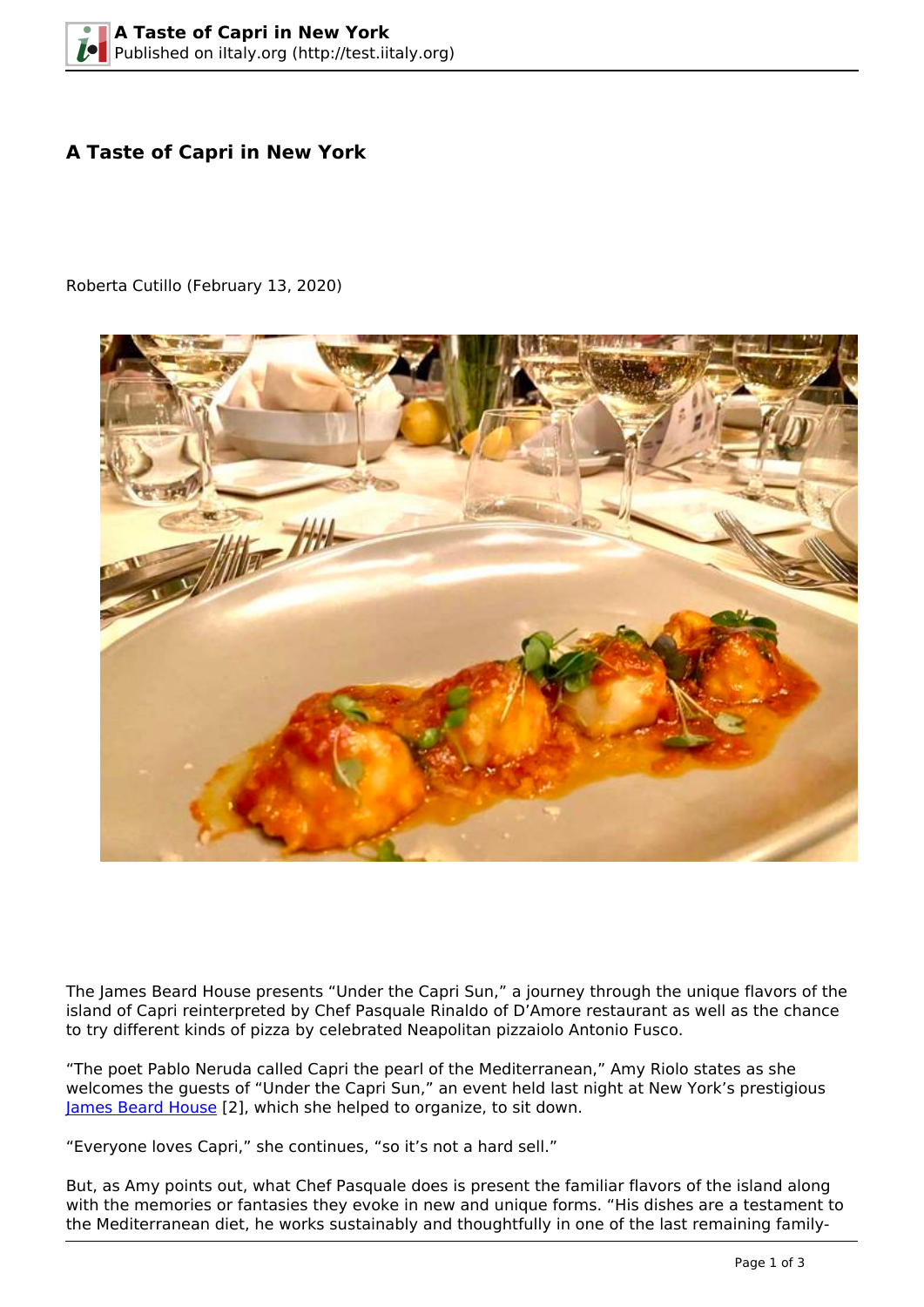

owned restaurants."

Up to this point, guests have had the chance to sample a delicious selection of hors d'oeuvres inspired by the traditional street food of Campania, including Amalfi Coast-style fried and baked "Montanara" pizza with San Marzano tomatoes and Provolone, a ricotta, provolone, tomato fried pizza by celebrated Neapolitan pizzaiolo Antonio Fusco, and a collaborative fried pizza made by Fusco and filled with Rinaldo's citrus-infused carbonara.

This is the first US visit for both chef and pizza-maker, who thank everyone for coming before the night's dishes start coming in.

The appetizer is Chef Rinaldo's signature "Mistaken Caprese," an inverted version of the classic salad, in which he somehow managed to enclose fresh tomatoes inside a beautiful round mozzarella, served with an aromatic Fiano di Avellino DOCG from the region's Cantine Terranera winery (where all of the evening's wines come from.)

Next, comes a fragrant plate of Caprese-style ravioli, which as the Chef explains, are made without eggs, rendering them lighter and ideal for the warm Summer months. "These are filled with three different cheeses with three different aging periods and fresh herbs from Capri and are served with tomato, basil and ricotta," he says.

This delicacy comes paired with a wonderfully mineral Greco di Tufo, the second and final white wine of the evening.

Afterwards, the waiters bring out the red, a 2009 Taurasi DOCG - "the Barolo of the South" as the chef calls it - signaling that it's time for meat: braised beef cheek so soft it immediately melts in your mouth served with Taurasi wine jelly.

This delicacy is followed by a simple yet delicious fennel and orange salad, a perfect sweet and sour palate cleanser to prepare diners for the final dish, the "Panettone di Capri," a lighter and more summery version of the typical northern Italian winter holiday cake.

"Panettone comes from Milan," the chef clarifies, "but this year for the first time we've had more Panettone sales in the South than in the North. This version is made with mother yeast and semicandied fruits, which are less dry and sugary."

Finally, Antonio Fusco kindly offers to demonstrate how he kneads pizza dough as the guests finish sipping on their coffee and Passito and mentally prepare themselves to reluctantly return from this culinary trip to sunny Capri and perhaps begin booking their next vacation there.

----

Ristorante d'Amore

Via Fuorlovado, 36, 80073 Capri NA, Italy

Website [>>](http://http://www.damorecapri.com/) [3]

**Source URL:** http://test.iitaly.org/magazine/focus/art-culture/article/taste-capri-in-new-york

## **Links**

[1] http://test.iitaly.org/files/raviolicaprinewyorkjpg

[2] https://www.jamesbeard.org/events/under-the-capri-sun?category=Dinner